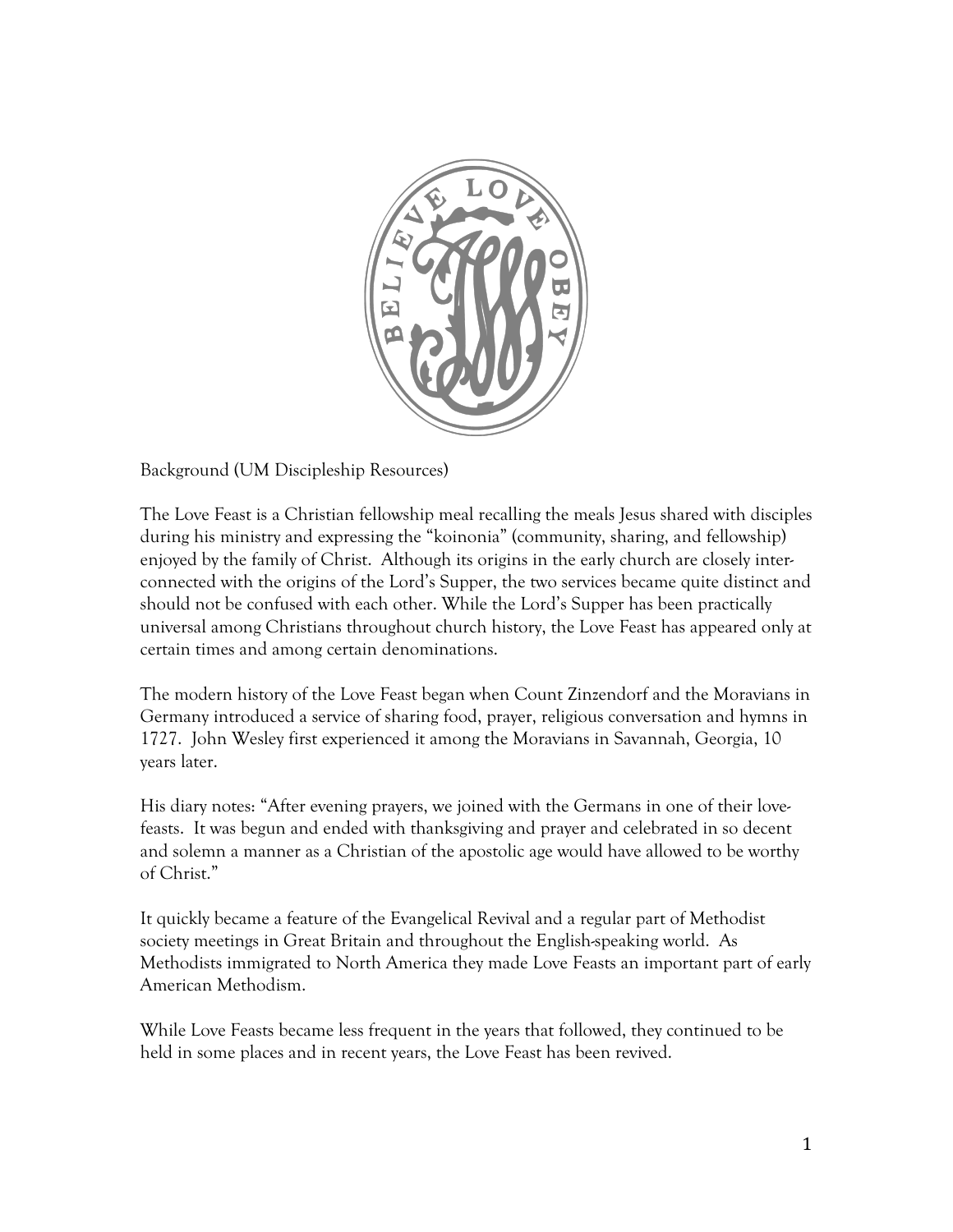The Love Feast has often been held on occasions when the celebration of the Lord's Supper would be inappropriate. This could be used when there is no one present authorized to administer the Sacraments, or when persons of different denominations are present who do not feel free to take Holy Communion together, or when there is a desire for a service more informal and spontaneous than the communion ritual, or at a full meal or some other setting to which it would be difficult to adapt the Lord's Supper.

The Love Feast is most naturally held around a table or with persons seated in a circle; but it is possible to hold it with persons seated in rows. A church sanctuary, fellowship hall or home is an appropriate location.

One of the advantages of the Love Feast is that any Christian may conduct it. Congregational participation and leadership are an important part of the Love Feast. It should especially involve the children present.

Testimonies and praise are the focal point in most Love Feasts. Testimonies may include personal witness to God's grace or accounts of what God has been doing in the lives of others. Praise may take the form of hymns, songs, choruses, or spoken exclamations, and may vary from the relative formality of an opening and closing hymn to spontaneous calling out of requests and singing as the Spirit moves. Sometimes the leader guides those present alternating spontaneous singing and sharing in free and familiar conversation for as long as the Spirit moves. Wesley counseled that all the above be done decently and in order.

Prayer and Scripture reading is vital to the Love Feast. There also may be a sermon, an exhortation, or an address, but it should be informal and consist of the leader's adding personal witness to what spontaneously comes from the congregation

Most Love Feasts include the sharing of food. It is customary not to use communion bread, wine or grape juice because to do so might confuse the Love Feast with the Lord's Supper. The bread may be a loaf of ordinary bread, crackers, rolls, or a sweet bread baked especially for this service. If a loaf of bread, it may be broken in two or more pieces and then passed from hand to hand as each person breaks off a piece. Crackers, rolls or slices of bread may be passed in a basket. The beverage had usually been water, but other beverages such as lemonade, juice, tea or coffee have been used. Early Methodists commonly passed a loving cup with two handles from person to person but later the drink was served in individual glasses. The food is served quietly without interrupting the service.

The Love Feast may also be followed by a full meal, in which case persons or families may bring dishes of food for all to share. During the meal there may be informal conversation in Christian fellowship, or the leader may direct the conversation by suggesting matters of mutual concern or there may be spontaneous witnessing and praise. If there is food left over, it may be taken as an expression of love to persons not present.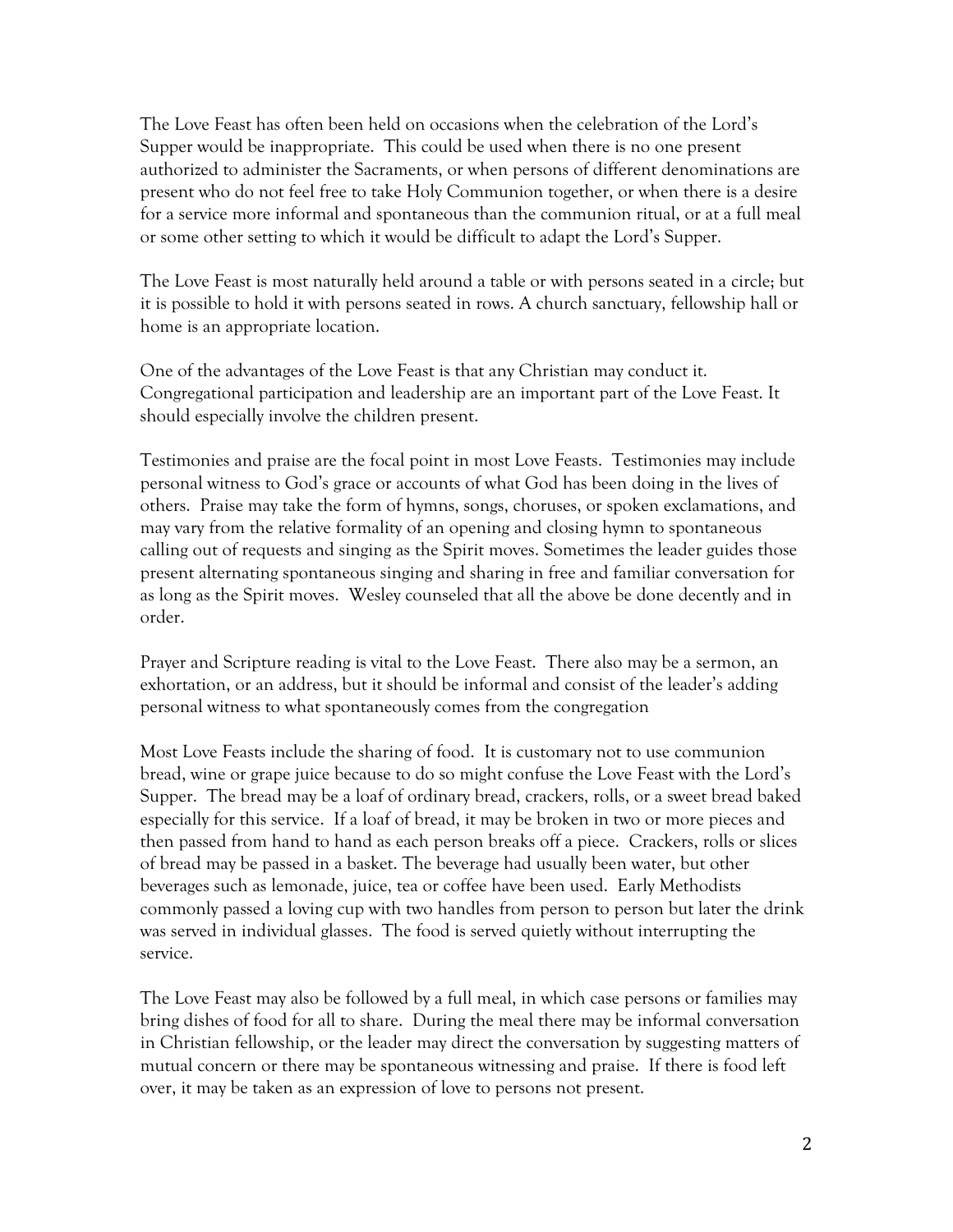## A LOVE FEAST SERVICE by Dr. Ryan Nicholas Danker

"But although a difference in opinions [i.e. doctrinal matters that do not strike at the root of salvation] or modes of worship may prevent an entire external union, yet need it prevent our union in affection? Though we can't think alike, may we not love alike? May we not be of one heart, though we are not of one opinion? Without all doubt we may. Herein all the children of God may unite, notwithstanding these smaller differences. These remaining as they are, they may forward one another in love and in good works."

–*John Wesley, "Catholic Spirit"*

L: In the name of God, Father, Son, and Holy Spirit. **R: Amen** L: The Lord be with you. **R. And also with you.** 

Almighty Father, whose blessed Son before his passion prayed for his disciples that they might be one, as you and he are one: Grant that your Church, being bound together in love and obedience to you, may be united in one body by your one Spirit, that the world may believe in him whom you have sent, your Son Jesus Christ our Lord; who lives and reigns with you, in the unity of the Holy Spirit, one God, now and forever. **Amen.**

HYMN: "Jesus, United by Thy Grace" *- Charles Wesley* Tune: St. Agnes **Jesus, united by thy grace And each to each endeared, With confidence we seek thy face And know our prayer is heard Help us to help each other, Lord, Each other's cross to bear; Let all their friendly aid afford, And feel each other's care.** SCRIPTURE: 1 John 4:7-21 HYMN: "Jesus, United by Thy Grace" *Charles Wesley* **Up unto thee, our living Head, Let us in all things grow; Till thou hast made us free indeed And spotless here below.**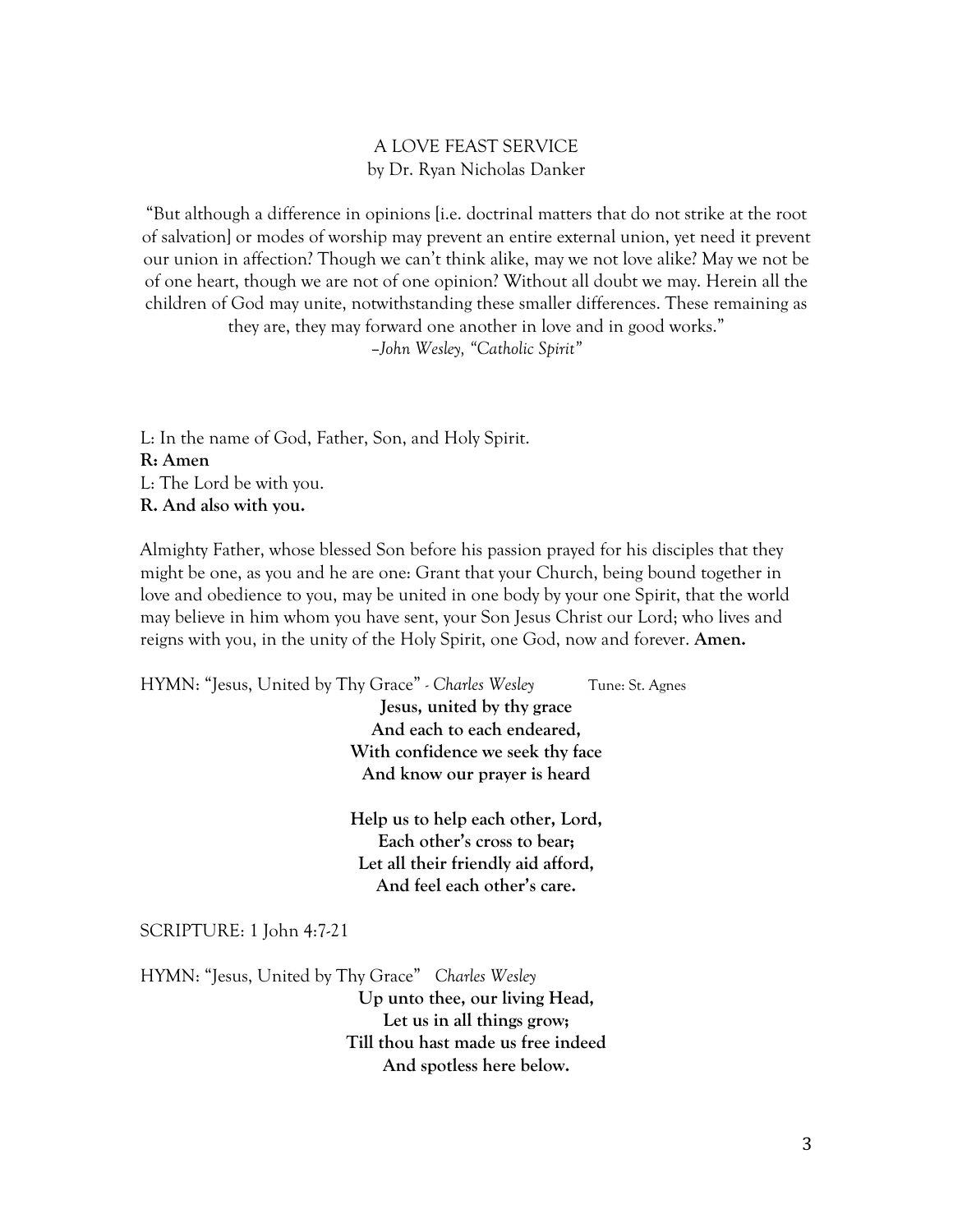**Touched by the lodestone of thy love Let all our hearts agree, And ever toward each other move, And ever move toward thee.**

## SCRIPTURE: Matthew 22:34-40

HYMN: "Jesus, United by Thy Grace" *- Charles Wesley* **To thee, inseparably joined, Let all our spirits cleave; O may we all the loving mind That was in thee receive** 

> **This is the bond of perfectness, Thy spotless charity; O let us, still we pray, possess The mind that was in thee.**

### THE PASSING OF THE BREAD/SWEET ROLL

L: The Lord be with you. **R: And also with you.**

*Prayed aloud or sung to the tune of Old 100th*

**Be present at our table, Lord: Be here and everywhere adored; Thy creatures bless, and grant that we may feast in paradise with Thee. Amen.**

*As the bread or sweet roll is passed, each person is invited to share how he or she sees the work of God in the person who passed them the bread. The cup (water or other beverage) is passed after the bread. If dipping into the cup people need to hold their bread until the cup comes their way to be dipped.*

*.*

PASSING OF THE LOVING CUP (bread or sweet roll may be dipped in the cup)